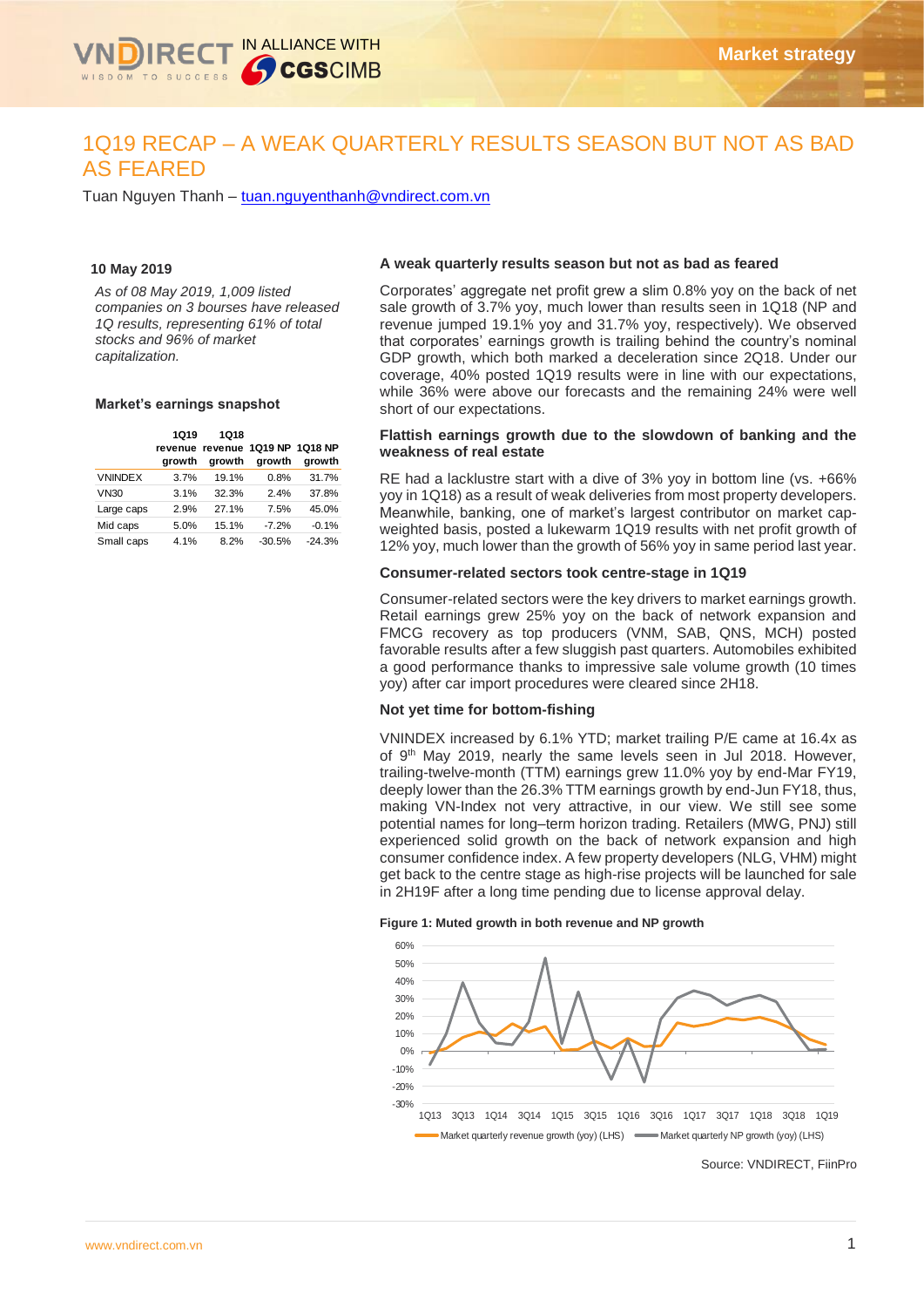

## **1Q19 RESULTS RECAP**

### **Deceleration streak extended in line with macro**

Aggregate net profit grew a slim 0.8% yoy on the back of net sale growth of 3.7% yoy, much lower than results seen in 1Q18 (NP and revenue jumped 19.1% yoy and 31.7% yoy, respectively).

We have known so far that listed corporate growth might not be broadly in line with GDP growth in emerging markets due to the difference of sectorial structure of the economy and stock market. However, we observed that listed companies' earnings growth has trailed behind the country's nominal GDP growth, which both marked a deceleration since 2Q18. This can be partly explained by the fact that market capitalization grew rapidly in the past few years, to come in at 72.5% of GDP by end-2018, a big jump from the level of 43.2% seen by end-2016.

Noted that a surge in 4Q18 GDP growth was mainly driven by strong agriculture and retails, both were not significant contributors to market's total sales.



**Figure 2: GDP growth and corporates' earnings growth**

#### **More positive surprises than disappointments in 1Q19**

Our tally of net profit under coverage universe grew 16.9% yoy in 1Q19. At the beginning of 2019, we expected that corporate earnings would decelerate this year from a high base last year. Therefore, the concerns on earnings slowdown was largely taken into our forecasts, bringing 40% of companies under our coverage to post 1Q19 results in line with our expectations. On the other hand, we believe 1Q19 performances were not that bad as number of positive surprises outstripped the number of disappointed ones. That said, 36% of our covered companies beat our expectation, while the remaining 24% was well short of our forecasts.

#### **Figure 3: Top positive surprises under our coverage Figure 4: Top disappointed ones under our coverage**

| t profit<br>ıll year |            | Net profit growth 1Q19 | Our latest forecast net profit<br>growth for full year |
|----------------------|------------|------------------------|--------------------------------------------------------|
| 16.80%               | <b>DPM</b> | $-70.80\%$             | 8.00%                                                  |
| 11.80%               | QNS        | $-18.10%$              | 12.60%                                                 |
| 12.60%               | <b>VPB</b> | $-31.90\%$             | 14.30%                                                 |
| 10.10%               | <b>TCM</b> | $-12.40%$              | $-1.80%$                                               |
| 9.20%                | <b>HPG</b> | $-18.60\%$             | 5.37%                                                  |

Source: VNDIRECT Source: VNDIRECT

|            | Net profit growth 1Q19 | Our latest forecast net profit<br>growth for full year |
|------------|------------------------|--------------------------------------------------------|
| <b>NLG</b> | 568.90%                | 16.80%                                                 |
| <b>ACV</b> | 107.15%                | 11.80%                                                 |
| <b>MBB</b> | 24.80%                 | 12.60%                                                 |
| GAS        | 16.20%                 | $-10.10%$                                              |
| <b>PVT</b> | 15.50%                 | 9.20%                                                  |

Source: VNDIRECT, GSO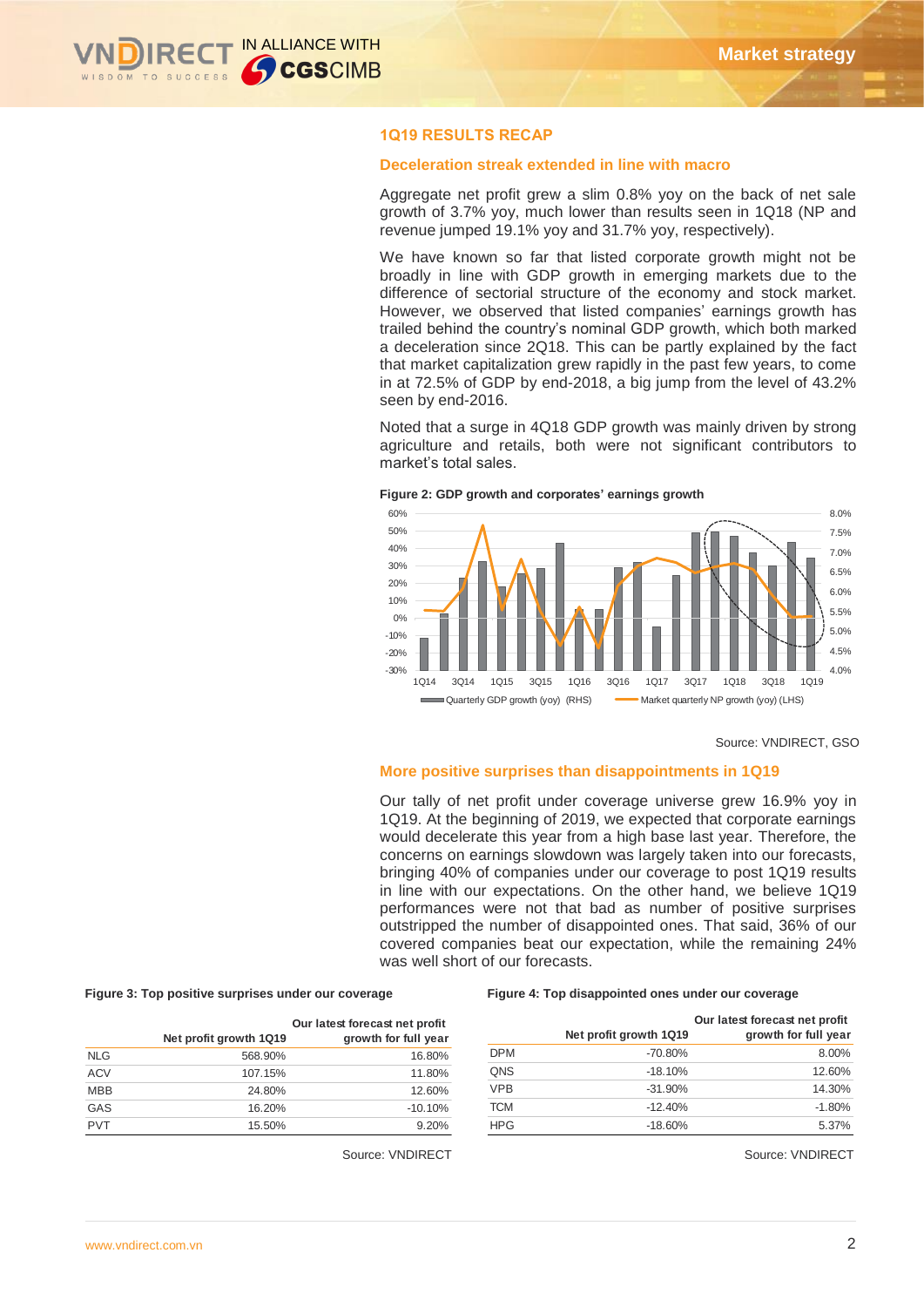

## **RESULTS REVIEW BY SECTOR**

### **Flattish earnings growth due to the slowdown of banking and the weakness of real estate**

The three sectors that posted the strongest yoy earnings growth were industry goods (+142% yoy); automobiles & parts (+46% yoy) and oil & gas (+37% yoy). The tremendous jump in earnings of industry goods came mainly from 4.3x earning growth of AAA, the biggest plastic & packaging producer. Robust performance of CTF (9-fold yoy in 1Q19 NP) and SVC (+55% yoy) was attributed to the decent growth of automobiles & parts. Meanwhile, strong oil & gas earnings growth was largely driven by fuel oil price spike in 1Q19 (+8.4% yoy). On the other hand, sectors that registered a sharp plunge in 1Q19 earnings were chemical & rubbers (-53% yoy), industry metals (-50% yoy) and mining (-47% yoy).

Consumer-related sectors were the main contributors to market earnings growth. Retail earnings grew 25% yoy on the back of network expansion and emergence of FMCG recovery after a few sluggish past quarters. Automobiles exhibited a good performance thanks to impressive sale volume growth (10-time growth yoy) after car import procedures were cleared since 2H18. Banking, one of market's largest contributor on market cap-weighted basis, posted a lukewarm 1Q19 results with net profit growth of 12% yoy, much lower than the growth of 56% yoy in the same period last year. Moderate earnings growth of banking sector was largely driven by lower loan growth in 1Q19 (2.3% YTD vs. 3.5% YTD in 1Q18).

All these positives equally offset the earnings drag from industrial metal (-50% yoy), chemical and rubber (-53% yoy), financial services (-44% yoy) and real estate (-3% yoy).

|                              | 1Q19 revenue | 1Q18 revenue Contribution to total market |                     | 1Q19 NP  | <b>1Q18 NP</b> | <b>Contribution to total market</b> |
|------------------------------|--------------|-------------------------------------------|---------------------|----------|----------------|-------------------------------------|
|                              | growth       | growth                                    | revenue growth 1Q19 | growth   | growth         | earnings growth 1Q19                |
| Retail                       | 9.0%         | 35.0%                                     | 0.5%                | 25.0%    | 40.0%          | 0.5%                                |
| Insurance                    |              |                                           |                     |          |                | 0.2%                                |
| Real estate                  | $-11.0%$     | 50.0%                                     | $-1.1%$             | $-3.0%$  | 66.0%          | $-0.4%$                             |
| Beverage                     | 16.0%        | 9.0%                                      | 0.3%                | 9.0%     | 0.0%           | 0.2%                                |
| <b>Financial services</b>    | $-32.0%$     | 28.0%                                     | $-0.3%$             | $-44.0%$ | 81.0%          | $-1.4%$                             |
| Transportation               | 5.0%         | 11.0%                                     | 0.5%                | 4.0%     | 38.0%          | 0.4%                                |
| Pharmaceuticals              | 7.0%         | $-3.0%$                                   | 0.1%                | 0.0%     | $-4.0%$        | 0.0%                                |
| Personal goods               | 4.0%         | 17.0%                                     | 0.1%                | $-6.0%$  | 28.0%          | $-0.1%$                             |
| Industrial goods             | 40.0%        | 58.0%                                     | 0.2%                | 142.0%   | $-26.0%$       | 0.2%                                |
| Consumer appliances          | $-13.0%$     | 4.0%                                      | 0.0%                | $-27.0%$ | $-34.0%$       | 0.0%                                |
| Chemical and rubber          | 0.0%         | 8.0%                                      | 0.0%                | $-53.0%$ | $-14.0%$       | $-1.5%$                             |
| Minina                       | 5.0%         | 18.0%                                     | 0.3%                | $-47.0%$ | 47.0%          | $-0.2%$                             |
| <b>Industrial Metals</b>     | 5.0%         | 37.0%                                     | 0.4%                | $-50.0%$ | $-4.0%$        | $-2.6%$                             |
| Banking                      | 10.0%        | 20.0%                                     | 1.0%                | 12.0%    | 56.0%          | 3.4%                                |
| Gas. Water & Multi-utilities | 4.0%         | 26.0%                                     | 0.2%                | 18.0%    | 18.0%          | 0.9%                                |
| Automobiles & Parts          | 27.0%        | $-14.0%$                                  | 0.3%                | 46.0%    | $-43.0%$       | 0.1%                                |
| Technology                   | 21.0%        | $-37.0%$                                  | 0.2%                | 27.0%    | 5.0%           | 0.2%                                |
| Power                        | $-1.0%$      | 8.0%                                      | 0.0%                | $-6.0%$  | 16.0%          | $-0.3%$                             |
| Oil and Gas                  | 0.0%         | 28.0%                                     | 0.0%                | 37.0%    | $-8.0%$        | 0.6%                                |
| Food producer                | 5.0%         | 3.0%                                      | 0.4%                | 14.0%    | 32.0%          | 1.2%                                |
| Conmunication                | $-7.0%$      | 14.0%                                     | 0.0%                | $-8.0%$  | 81.0%          | 0.0%                                |
| Telecomunication             | 21.0%        | $-20.0%$                                  | 0.1%                | 14.0%    | 23.0%          | 0.1%                                |
| Construction                 | 11.0%        | 13.0%                                     | 0.6%                | $-12.0%$ | $-51.0%$       | $-0.3%$                             |
| <b>Building materials</b>    | 4.0%         | 5.0%                                      | 0.1%                | 16.0%    | $-20.0%$       | 0.2%                                |

#### **Figure 5: Revenue and net profit growth review by sectors**

Source: VNDIRECT, Fiinpro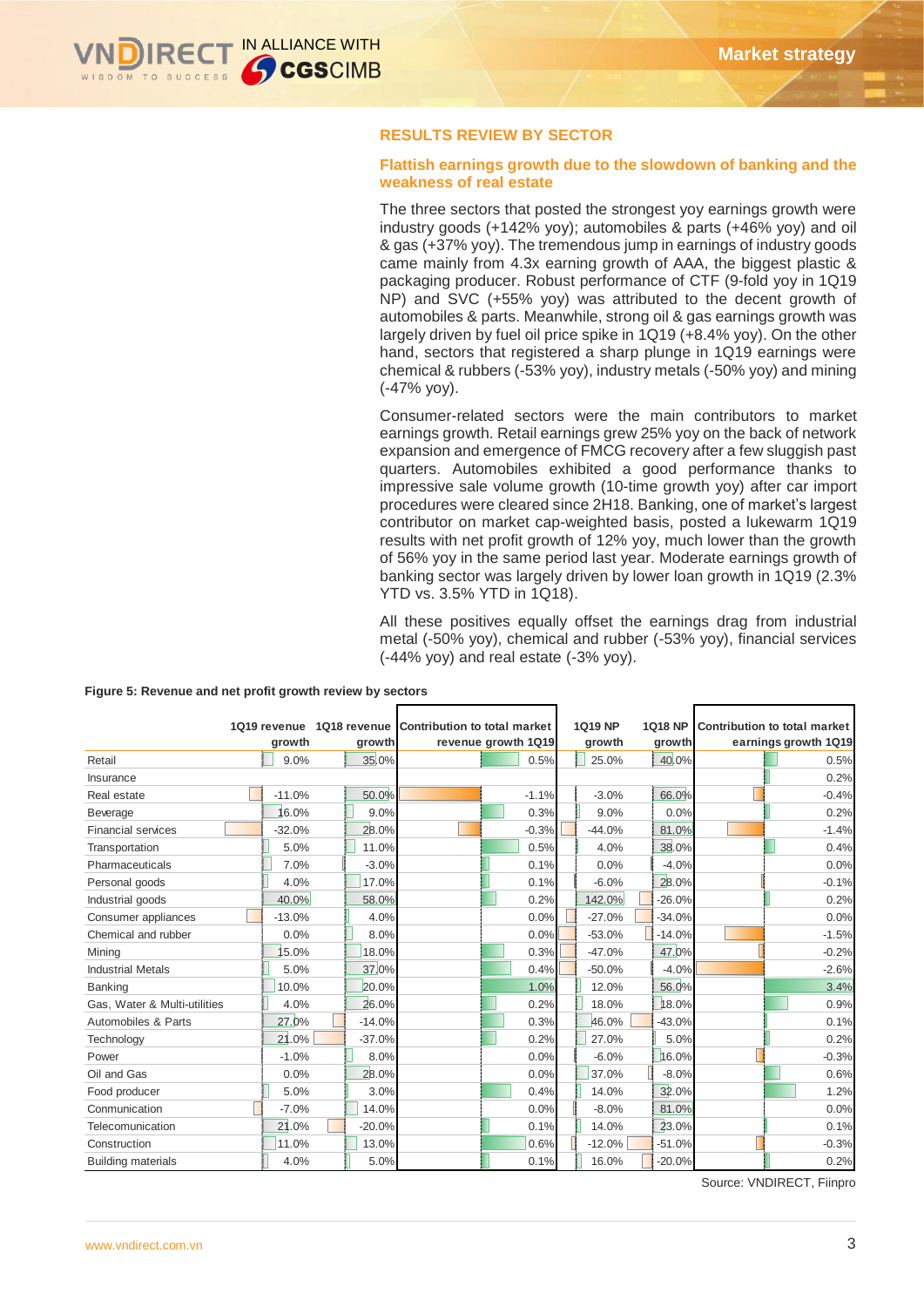

**Figure 6: Real estate's negative growth, banking and transportation's lower growth rate contributed to market's deceleration**

#### Source: VNDIRECT

**Market strategy**



## **A mix bag in 1Q19 gross margin across the board**

#### **Figure 8: Gross margin performance of sectors**

| 30%                                                                                                                                                                                                                                                                                                                                                                                           |                                               |                        |                                                 |                             |                      |                                                                                 |
|-----------------------------------------------------------------------------------------------------------------------------------------------------------------------------------------------------------------------------------------------------------------------------------------------------------------------------------------------------------------------------------------------|-----------------------------------------------|------------------------|-------------------------------------------------|-----------------------------|----------------------|---------------------------------------------------------------------------------|
| 25%                                                                                                                                                                                                                                                                                                                                                                                           |                                               |                        |                                                 |                             |                      |                                                                                 |
| 20%                                                                                                                                                                                                                                                                                                                                                                                           |                                               |                        |                                                 |                             |                      |                                                                                 |
| 15%                                                                                                                                                                                                                                                                                                                                                                                           |                                               |                        |                                                 |                             |                      |                                                                                 |
| 10%                                                                                                                                                                                                                                                                                                                                                                                           |                                               |                        |                                                 |                             |                      |                                                                                 |
| 5%                                                                                                                                                                                                                                                                                                                                                                                            |                                               |                        |                                                 |                             |                      |                                                                                 |
| 0%                                                                                                                                                                                                                                                                                                                                                                                            |                                               |                        |                                                 |                             |                      |                                                                                 |
| Noo <sub>owth 1018</sub><br>Construction<br>Autonometries                                                                                                                                                                                                                                                                                                                                     | Oirango Gas<br>Butching materials<br>Indianas | Ottop<br>Food Products | Industrial Meadats<br><b>Poultiple</b>          | Chemical<br>Financial sept. | Trapportation        | Nos<br><sup>Growth</sup> 10 <sub>19</sub><br>Bankring<br>Real estate            |
|                                                                                                                                                                                                                                                                                                                                                                                               |                                               |                        |                                                 |                             |                      | Source: VNDIRECT<br>Green: Positive contribution, Orange: negative contribution |
| Figure 7: Companies drove market NP growth from 31.7% yoy to 0.8% yoy<br>45%                                                                                                                                                                                                                                                                                                                  |                                               |                        |                                                 |                             |                      |                                                                                 |
| 40%                                                                                                                                                                                                                                                                                                                                                                                           |                                               | VRE<br>HSG             |                                                 |                             |                      |                                                                                 |
| ACV<br>SDI                                                                                                                                                                                                                                                                                                                                                                                    | VNM<br><b>PLX</b><br><b>NVL</b>               |                        | ACB<br>MSN                                      | HPG.                        |                      |                                                                                 |
| 35%<br>−C⊪                                                                                                                                                                                                                                                                                                                                                                                    |                                               |                        |                                                 | <b>MCH</b><br>VJC           |                      |                                                                                 |
| 30%                                                                                                                                                                                                                                                                                                                                                                                           |                                               |                        |                                                 |                             | тсв<br><b>VPB</b>    |                                                                                 |
| 25%                                                                                                                                                                                                                                                                                                                                                                                           |                                               |                        |                                                 |                             |                      |                                                                                 |
| 20%                                                                                                                                                                                                                                                                                                                                                                                           |                                               |                        |                                                 |                             |                      | VHM                                                                             |
|                                                                                                                                                                                                                                                                                                                                                                                               |                                               |                        |                                                 |                             |                      |                                                                                 |
| 15%                                                                                                                                                                                                                                                                                                                                                                                           |                                               |                        |                                                 |                             |                      |                                                                                 |
| 10%                                                                                                                                                                                                                                                                                                                                                                                           |                                               |                        |                                                 |                             |                      |                                                                                 |
| 5%                                                                                                                                                                                                                                                                                                                                                                                            |                                               |                        |                                                 |                             |                      |                                                                                 |
| growth 1Q18<br>0%                                                                                                                                                                                                                                                                                                                                                                             |                                               |                        |                                                 |                             |                      | NP growth 1Q19                                                                  |
|                                                                                                                                                                                                                                                                                                                                                                                               |                                               |                        |                                                 |                             |                      |                                                                                 |
|                                                                                                                                                                                                                                                                                                                                                                                               |                                               |                        |                                                 |                             |                      | Source: VNDIRECT, FiinPro                                                       |
|                                                                                                                                                                                                                                                                                                                                                                                               |                                               |                        |                                                 |                             |                      | Green: Positive contribution, Orange: negative contribution                     |
|                                                                                                                                                                                                                                                                                                                                                                                               |                                               |                        |                                                 |                             |                      |                                                                                 |
|                                                                                                                                                                                                                                                                                                                                                                                               |                                               |                        |                                                 |                             |                      |                                                                                 |
|                                                                                                                                                                                                                                                                                                                                                                                               |                                               |                        | A mix bag in 1Q19 gross margin across the board |                             |                      |                                                                                 |
|                                                                                                                                                                                                                                                                                                                                                                                               |                                               |                        |                                                 |                             |                      | Overall gross margin arrived at 15.8% in 1Q19, 0.3% pts higher than             |
|                                                                                                                                                                                                                                                                                                                                                                                               |                                               |                        |                                                 |                             |                      | 4Q18, but significantly lower than the level of 16.7% in 1Q18.                  |
|                                                                                                                                                                                                                                                                                                                                                                                               |                                               |                        |                                                 |                             |                      |                                                                                 |
|                                                                                                                                                                                                                                                                                                                                                                                               |                                               |                        |                                                 |                             |                      |                                                                                 |
|                                                                                                                                                                                                                                                                                                                                                                                               | 1Q18<br>33.6%                                 | 2Q18<br>32.1%          | 3Q18<br>33.3%                                   | 4Q18<br>32.2%               | <b>1Q19</b><br>39.7% |                                                                                 |
|                                                                                                                                                                                                                                                                                                                                                                                               | 20.9%                                         | 21.3%                  | 22.9%                                           | 19.7%                       | 25.5%                |                                                                                 |
|                                                                                                                                                                                                                                                                                                                                                                                               | 52.7%                                         | 40.1%                  | 59.0%                                           | 37.9%                       | 55.9%                |                                                                                 |
|                                                                                                                                                                                                                                                                                                                                                                                               | 11.1%                                         | 9.1%                   | 9.2%                                            | 9.9%                        | 12.8%                |                                                                                 |
|                                                                                                                                                                                                                                                                                                                                                                                               | 16.9%                                         | 17.0%                  | 16.3%                                           | 14.1%                       | 17.9%                |                                                                                 |
|                                                                                                                                                                                                                                                                                                                                                                                               | 16.7%<br>20.1%                                | 18.2%<br>21.3%         | 17.5%<br>22.1%                                  | 18.6%<br>21.4%              | 17.7%<br>20.9%       |                                                                                 |
|                                                                                                                                                                                                                                                                                                                                                                                               | 15.8%                                         | 16.0%                  | 16.0%                                           | 16.3%                       | 16.5%                |                                                                                 |
|                                                                                                                                                                                                                                                                                                                                                                                               | 26.4%                                         | 27.7%                  | 27.7%                                           | 25.1%                       | 27.1%                |                                                                                 |
|                                                                                                                                                                                                                                                                                                                                                                                               | 7.0%                                          | 7.3%                   | 6.9%                                            | 3.9%                        | 7.6%                 |                                                                                 |
|                                                                                                                                                                                                                                                                                                                                                                                               | 8.6%                                          | 9.7%                   | 9.0%                                            | 7.8%                        | 7.8%                 |                                                                                 |
|                                                                                                                                                                                                                                                                                                                                                                                               | 14.5%                                         | 14.3%                  | 15.0%                                           | 12.9%                       | 13.6%                |                                                                                 |
|                                                                                                                                                                                                                                                                                                                                                                                               | 24.8%<br>23.7%                                | 25.1%<br>22.5%         | 29.2%<br>21.6%                                  | 24.1%<br>20.6%              | 23.8%<br>22.2%       |                                                                                 |
|                                                                                                                                                                                                                                                                                                                                                                                               | 29.2%                                         | 29.6%                  | 26.3%                                           | 40.3%                       | 27.1%                |                                                                                 |
|                                                                                                                                                                                                                                                                                                                                                                                               | 17.1%                                         | 15.4%                  | 16.3%                                           | 15.7%                       | 14.7%                |                                                                                 |
|                                                                                                                                                                                                                                                                                                                                                                                               | 21.6%                                         | 21.5%                  | 19.6%                                           | 21.6%                       | 19.1%                |                                                                                 |
| Figure 8: Gross margin performance of sectors<br>Technology<br>Consumer appliances<br>Financial services<br>Industrial goods<br>Transportation<br><b>Building materials</b><br>Gas, Water & Multi-utilities<br>Retail<br>Food producer<br>Oil and Gas<br>Automobiles & Parts<br>Personal goods<br>Real estate<br>Beverage<br>Conmunication<br>Chemical and rubber<br>Pharmaceuticals<br>Power | 18.2%                                         | 16.2%                  | 14.9%                                           | 17.4%                       | 15.1%                |                                                                                 |
| Mining<br><b>Industrial Metals</b>                                                                                                                                                                                                                                                                                                                                                            | 15.4%<br>12.2%                                | 13.0%<br>9.9%          | 11.5%<br>9.7%                                   | 15.5%<br>7.5%               | 11.8%<br>8.5%        |                                                                                 |

Source: VNDIRECT, FiinPro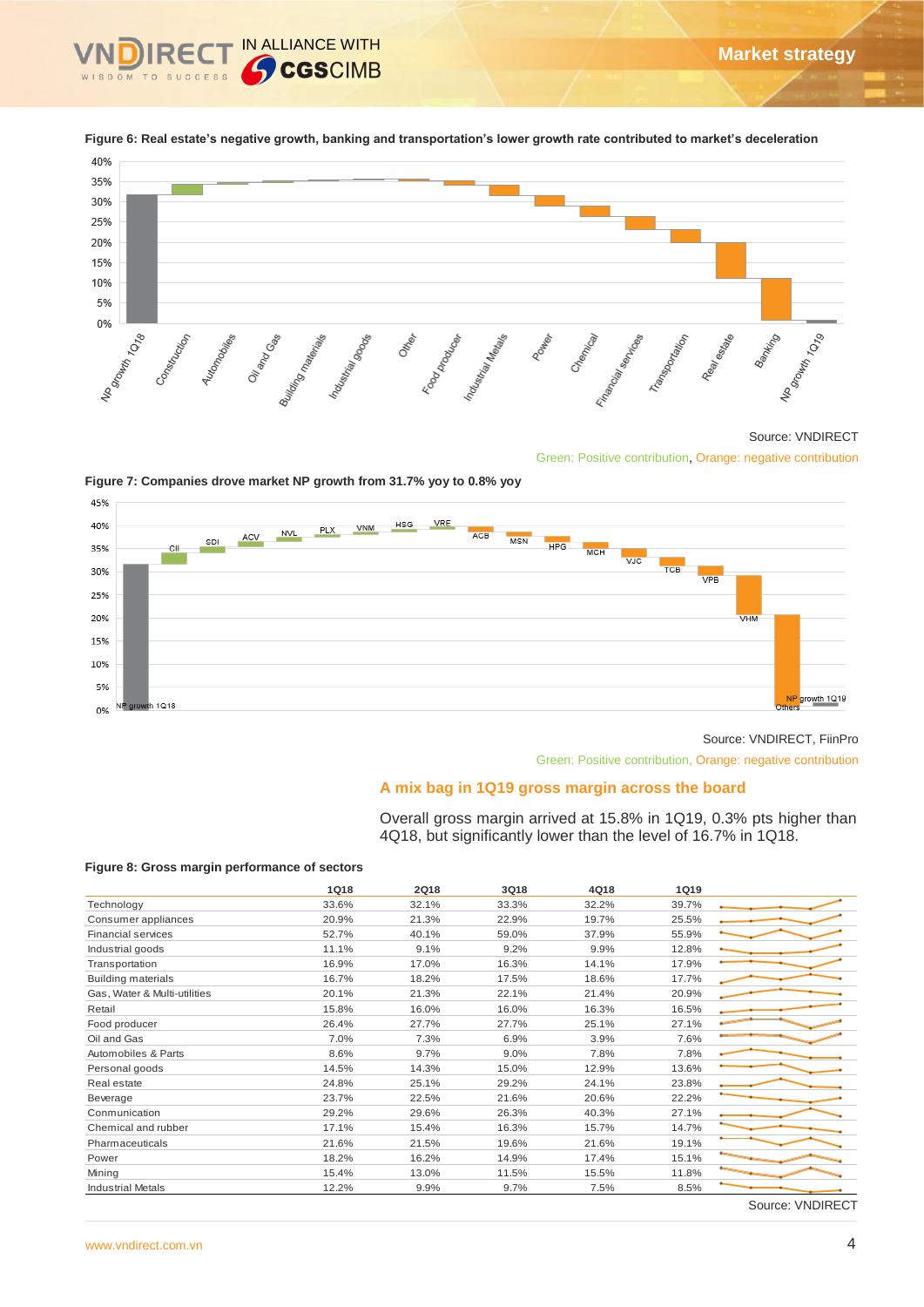

## **Corporates (non-banks)'s deleveraging suggests a soft slowdown of market**

Corporates (non-banks)' deleveraging suggests a soft landing as D/E decreased to 0.65x by end-1Q19 while cost of debt reversed after a 3 quarter gaining streak. Another indicator for our thesis is inventory still at controllable level, despite of increases in days of inventory in 1Q19.



#### **Figure 9: Low debt burden can hardly bring a sharp downturn to the market**

Source: VNDIRECT, FiinPro Source: VNDIRECT, FiinPro





Source: VNDIRECT

## **MARKET VALUATION OUTLOOK: NOT YET TIME FOR BOTTOM - FISHING**

VNINDEX increased by 6.1% YTD, market trailing P/E came at 16.4x as of 9<sup>th</sup> May 2019, nearly the same levels seen in Jul 2018. However, TTM earnings grew 11.0% yoy by end-Mar FY19, deeply lower than the 26.3% TTM earnings growth by end-Jun FY18, thus, making VN-Index not very attractive, in our view.

We believe, in short-term, that the market is likely to fail to find direction, due to the lack of: 1) earnings catalyst as results have been largely in line, albeit with slight positive surprises; 2) new listings or IPOs – there will be no major listings or IPOs towards year-end. In addition, the trade war tension still casts shadow on market sentiment. Therefore, we believe time for a bottom-fishing has not yet arrived.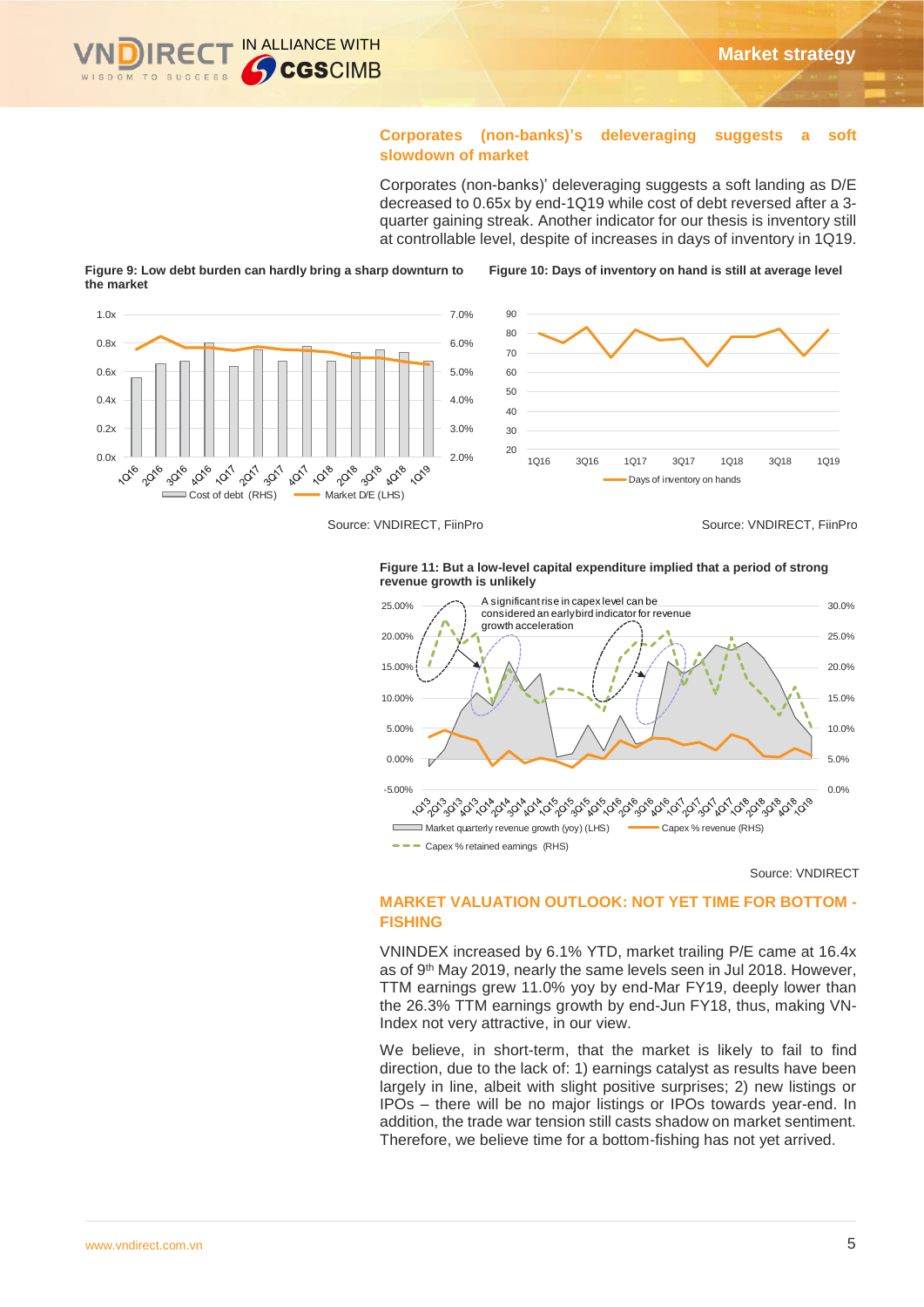

#### **Figure 12: VNINDEX performance and TTM P/E**



Source: VNDIRECT, Bloomberg

Amid the nuanced market, we still see some potential names for longterm horizon trading. Retailers (MWG, PNJ) still experienced the solid growth on the back of network expansion and high consumer confidence index. A few property developers (NLG, VHM) might get back to the centre stage as high-rise projects will be launched for sale in 2H19 after a long time pending due to license approval delay.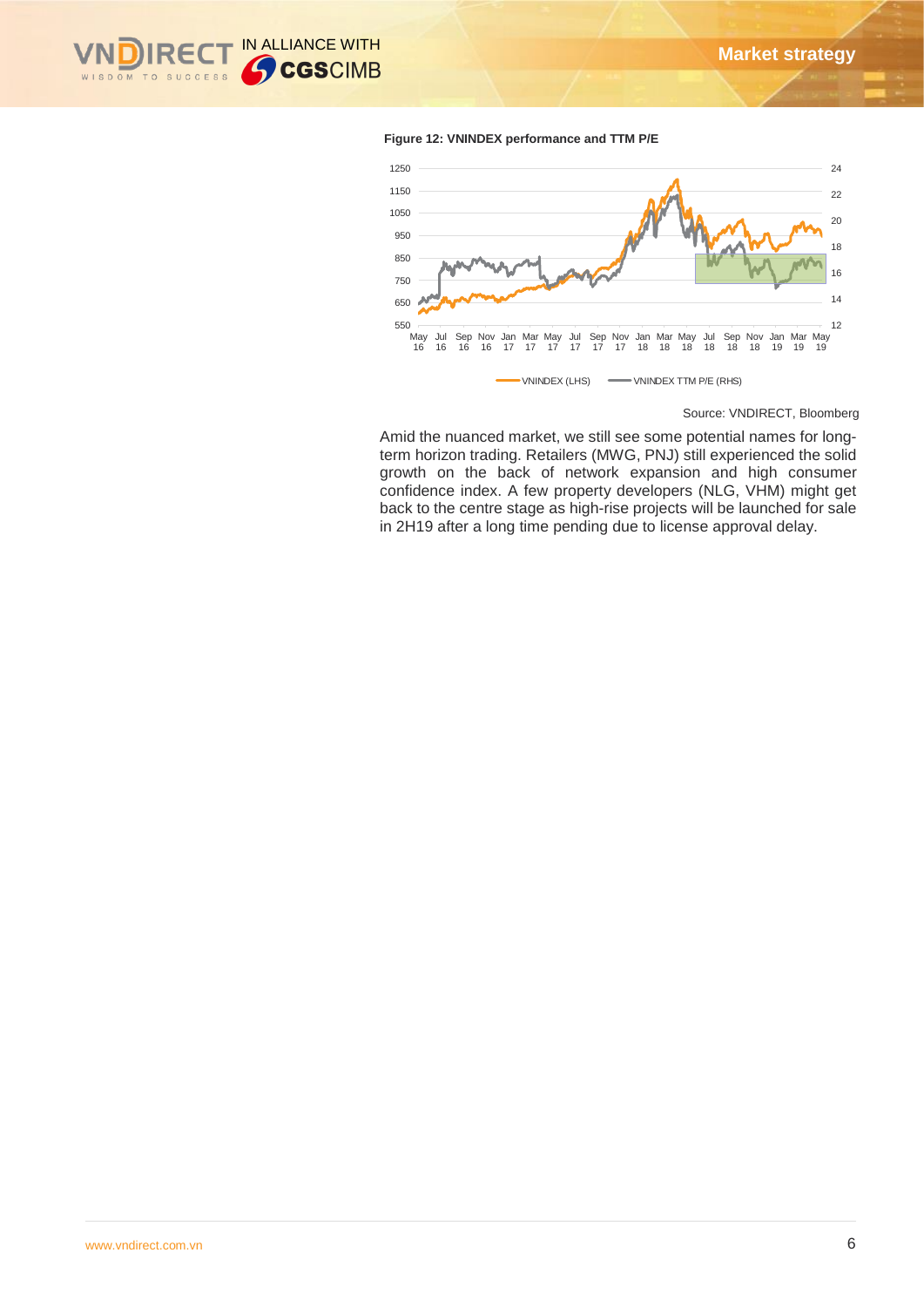

## **DISCLAIMER**

The content of this report (including the views and opinions expressed therein, and the information comprised therein) has been prepared by and belongs to VNDIRECT Securities Corporation, and is distributed by CGS-CIMB or CIMB Investment Bank Berhad ("CIMB"), as the case may be, pursuant to an arrangement between VNDIRECT Securities Corporation and CGS-CIMB. VNDIRECT Securities Corporation is not an affiliate of CGS-CIMB or CIMB.

This report is not directed to, or intended for distribution to or use by, any person or entity who is a citizen or resident of or located in any locality, state, country or other jurisdiction where such distribution, publication, availability or use would be contrary to law or regulation.

By accepting this report, the recipient hereof represents and warrants that he is entitled to receive such report in accordance with the restrictions set forth below and agrees to be bound by the limitations contained herein (including the "Restrictions on Distributions" set out below). Any failure to comply with these limitations may constitute a violation of law. This publication is being supplied to you strictly on the basis that it will remain confidential. No part of this report may be (i) copied, photocopied, duplicated, stored or reproduced in any form by any means or (ii) redistributed or passed on, directly or indirectly, to any other person in whole or in part, for any purpose without the prior written consent of CGS-CIMB or CIMB, as the case may be.

The information contained in this research report is prepared from data believed to be correct and reliable at the time of issue of this report.

VNDIRECT Securities Corporation may or may not issue regular reports on the subject matter of this report at any frequency and may cease to do so or change the periodicity of reports at any time. None of VNDIRECT Securities Corporation, CGS-CIMB or CIMB is under any obligation to update this report in the event of a material change to the information contained in this report. None of VNDIRECT Securities Corporation, CGS-CIMB or CIMB has any and will accept any, obligation to (i) check or ensure that the contents of this report remain current, reliable or relevant, (ii) ensure that the content of this report constitutes all the information a prospective investor may require, (iii) ensure the adequacy, accuracy, completeness, reliability or fairness of any views, opinions and information, and accordingly, VNDIRECT Securities Corporation, CGS-CIMB and CIMB and their respective affiliates and related persons including China Galaxy International Financial Holdings Limited ("CGIFHL") and CIMB Group Sdn. Bhd. ("CIMBG") and their respective related corporations (and their respective directors, associates, connected persons and/or employees) shall not be liable in any manner whatsoever for any consequences (including but not limited to any direct, indirect or consequential losses, loss of profits and damages) of any reliance thereon or usage thereof. In particular, VNDIRECT Securities Corporation, CGS-CIMB and CIMB disclaim all responsibility and liability for the views and opinions set out in this report.

Unless otherwise specified, this report is based upon reasonable sources. Such sources will, unless otherwise specified, for market data, be market data and prices available from the main stock exchange or market where the relevant security is listed, or, where appropriate, any other market. Information on the accounts and business of company(ies) will generally be based on published statements of the company(ies), information disseminated by regulatory information services, other publicly available information and information resulting from our research. Whilst every effort is made to ensure that statements of facts made in this report are accurate, all estimates, projections, forecasts, expressions of opinion and other subjective judgments contained in this report are based on assumptions considered to be reasonable as of the date of the document in which they are contained and must not be construed as a representation that the matters referred to therein will occur. Past performance is not a reliable indicator of future performance. The value of investments may go down as well as up and those investing may, depending on the investments in question, lose more than the initial investment. No report shall constitute an offer or an invitation by or on behalf of CGS-CIMB, CIMB, or VNDIRECT Securities Corporation, or their respective affiliates (including CGIFHL, CIMBG and their respective related corporations) to any person to buy or sell any investments.

CGS-CIMB, CIMB and/or VNDIRECT Securities Corporation and/or their respective affiliates and related corporations (including CGIFHL, CIMBG and their respective related corporations), their respective directors, associates, connected parties and/or employees may own or have positions in securities of the company(ies) covered in this research report or any securities related thereto and may from time to time add to or dispose of, or may be materially interested in, any such securities. Further, CGS-CIMB, CIMB and/or VNDIRECT Securities Corporation, and/or their respective affiliates and their respective related corporations (including CGIFHL, CIMBG and their respective related corporations) do and seek to do business with the company(ies) covered in this research report and may from time to time act as market maker or have assumed an underwriting commitment in securities of such company(ies), may sell them to or buy them from customers on a principal basis and may also perform or seek to perform significant investment banking, advisory, underwriting or placement services for or relating to such company(ies) as well as solicit such investment, advisory or other services from any entity mentioned in this report.

CGS-CIMB, CIMB and/or VNDIRECT Securities Corporation and/or their respective affiliates (including CGIFHL, CIMBG and their respective related corporations) may enter into an agreement with the company(ies) covered in this report relating to the production of research reports. CGS-CIMB, CIMB and/or VNDIRECT Securities Corporation may disclose the contents of this report to the company(ies) covered by it and may have amended the contents of this report following such disclosure.

The analyst responsible for the production of this report hereby certifies that the views expressed herein accurately and exclusively reflect his or her personal views and opinions about any and all of the issuers or securities analysed in this report and were prepared independently and autonomously. No part of the compensation of the analyst(s) was, is, or will be directly or indirectly related to the inclusion of specific recommendations(s) or view(s) in this report. The analyst(s) who prepared this research report is prohibited from receiving any compensation, incentive or bonus based on specific investment banking transactions or for providing a specific recommendation for, or view of, a particular company. Information barriers and other arrangements may be established where necessary to prevent conflicts of interests arising. However, the analyst(s) may receive compensation that is based on his/their coverage of company(ies) in the performance of his/their duties or the performance of his/their recommendations and the research personnel involved in the preparation of this report may also participate in the solicitation of the businesses as described above. In reviewing this research report, an investor should be aware that any or all of the foregoing, among other things, may give rise to real or potential conflicts of interest. Additional information is, subject to the duties of confidentiality,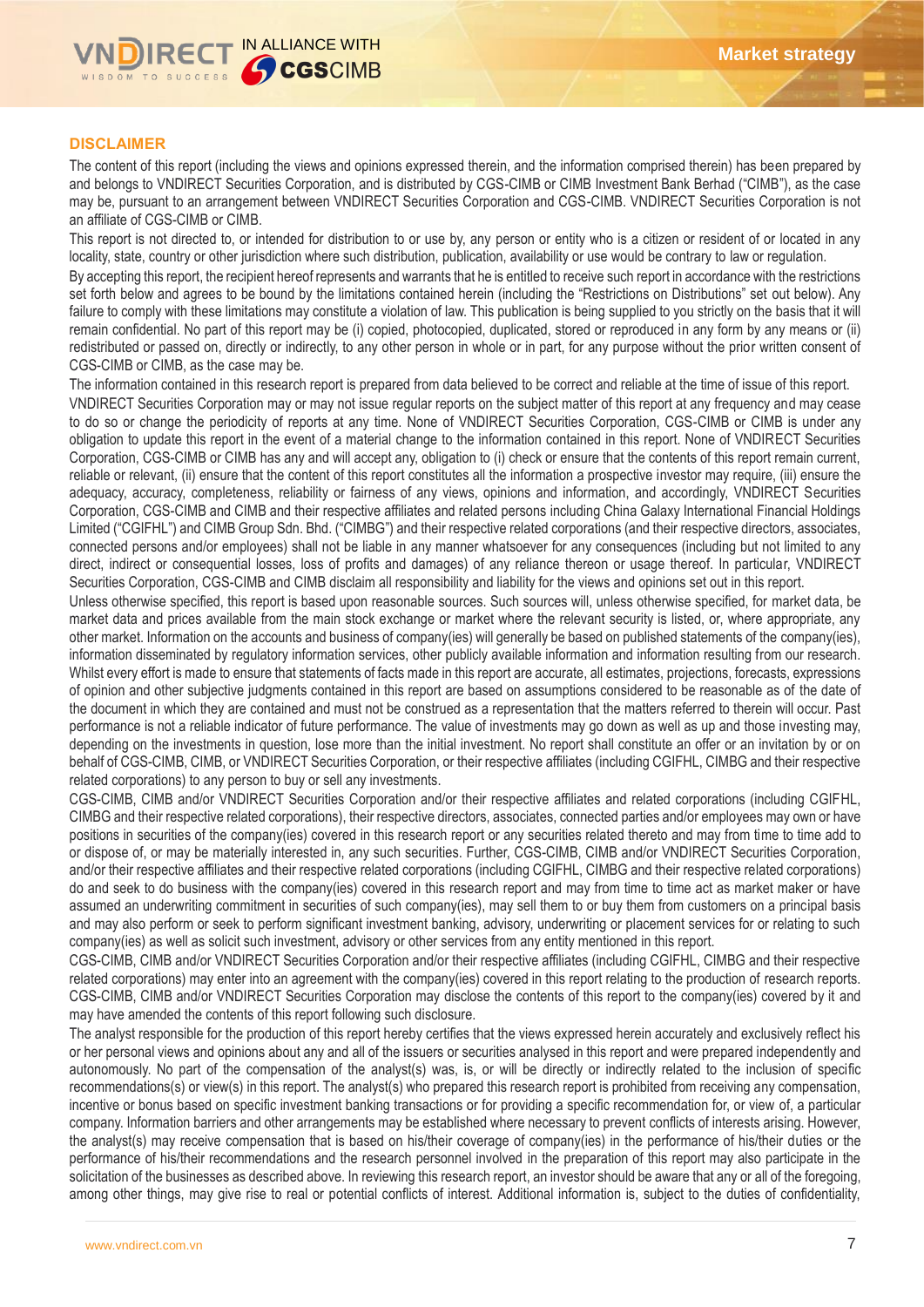#### available on request.

The term "VNDIRECT Securities Corporation" shall, unless the context otherwise requires, mean VNDIRECT Securities Corporation and its affiliates, subsidiaries and related companies. The term "CGS-CIMB" shall denote, where appropriate, the relevant entity distributing or disseminating the report in the particular jurisdiction referenced below, or, in every other case except as otherwise stated herein, CIMB Securities International Pte. Ltd. and its affiliates, subsidiaries and related corporations.

#### **CGS-CIMB**

| Country     | <b>CGS-CIMB Entity</b>                      | <b>Regulated by</b>                                             |
|-------------|---------------------------------------------|-----------------------------------------------------------------|
| Hong Kong   | <b>CGS-CIMB Securities Limited</b>          | Securities and Futures Commission Hong Kong                     |
| India       | CGS-CIMB Securities (India) Private Limited | Securities and Exchange Board of India (SEBI)                   |
| Indonesia   | PT CGS-CIMB Sekuritas Indonesia             | Financial Services Authority of Indonesia                       |
| Singapore   | CGS-CIMB Research Pte. Ltd.                 | Monetary Authority of Singapore                                 |
| South Korea | CGS-CIMB Securities Limited, Korea Branch   | Financial Services Commission and Financial Supervisory Service |
| Thailand    | CGS-CIMB Securities (Thailand) Co. Ltd.     | Securities and Exchange Commission Thailand                     |

#### **CIMB**

| ountr    | <b>CIMB</b><br>$\overline{1}$<br>Entity  | b٧<br>.<br>iulated<br>$\sim$                |
|----------|------------------------------------------|---------------------------------------------|
| Malaysia | <b>CIMB</b> Investment<br>Berhad<br>Bank | Malavsia<br>ommission<br>Securities<br>៶៸៶៸ |

(i) As of 13 May 2019 VNDIRECT Securities Corporation has a proprietary position in the securities (which may include but not limited to shares, warrants, call warrants and/or any other derivatives) in the following company or companies covered or recommended in this report: (a) -

(ii) As of 13 May 2019, the analyst(s) who prepared this report, and the associate(s), has / have an interest in the securities (which may include but not limited to shares, warrants, call warrants and/or any other derivatives) in the following company or companies covered or recommended in this report:

(a) -

This report does not purport to contain all the information that a prospective investor may require. CGS-CIMB, and VNDIRECT Securities Corporation and their respective affiliates (including CGIFHL, CIMBG and their related corporations) do not make any guarantee, representation or warranty, express or implied, as to the adequacy, accuracy, completeness, reliability or fairness of any such information and opinion contained in this report. None of CGS-CIMB, CIMB and VNDIRECT Securities Corporation and their respective affiliates nor their related persons (including CGIFHL, CIMBG and their related corporations) shall be liable in any manner whatsoever for any consequences (including but not limited to any direct, indirect or consequential losses, loss of profits and damages) of any reliance thereon or usage thereof. This report is general in nature and has been prepared for information purposes only. It is intended for circulation amongst CGS-CIMB's, CIMB's and their respective affiliates' (including CGIFHL's, CIMBG's and their respective related corporations') clients generally and does not have regard to the specific investment objectives, financial situation and the particular needs of any specific person who may receive this report. The information and opinions in this report are not and should not be construed or considered as an offer, recommendation or solicitation to buy or sell the subject securities, related investments or other financial instruments or any derivative instrument, or any rights pertaining thereto.

Investors are advised to make their own independent evaluation of the information contained in this research report, consider their own individual investment objectives, financial situation and particular needs and consult their own professional and financial advisers as to the legal, business, financial, tax and other aspects before participating in any transaction in respect of the securities of company(ies) covered in this research report. The securities of such company(ies) may not be eligible for sale in all jurisdictions or to all categories of investors.

**Australia:** Despite anything in this report to the contrary, this research is provided in Australia by CGS-CIMB Securities (Singapore) Pte. Ltd. and CGS-CIMB Securities (Hong Kong) Limited. This research is only available in Australia to persons who are "wholesale clients" (within the meaning of the Corporations Act 2001 (Cth) and is supplied solely for the use of such wholesale clients and shall not be distributed or passed on to any other person. You represent and warrant that if you are in Australia, you are a "wholesale client". This research is of a general nature only and has been prepared without taking into account the objectives, financial situation or needs of the individual recipient. CGS-CIMB Securities (Singapore) Pte. Ltd. and CGS-CIMB Securities (Hong Kong) Limited do not hold, and are not required to hold an Australian financial services license. CGS-CIMB Securities (Singapore) Pte. Ltd. and CGS-CIMB Securities (Hong Kong) Limited rely on "passporting" exemptions for entities appropriately licensed by the Monetary Authority of Singapore (under ASIC Class Order 03/1102) and the Securities and Futures Commission in Hong Kong (under ASIC Class Order 03/1103).

**Canada:** This research report has not been prepared in accordance with the disclosure requirements of Dealer Member Rule 3400 – Research Restrictions and Disclosure Requirements of the Investment Industry Regulatory Organization of Canada. For any research report distributed by CIBC, further disclosures related to CIBC conflicts of interest can be found at https://researchcentral.cibcwm.com.

**China:** For the purpose of this report, the People's Republic of China ("PRC") does not include the Hong Kong Special Administrative Region, the Macau Special Administrative Region or Taiwan. The distributor of this report has not been approved or licensed by the China Securities Regulatory Commission or any other relevant regulatory authority or governmental agency in the PRC. This report contains only marketing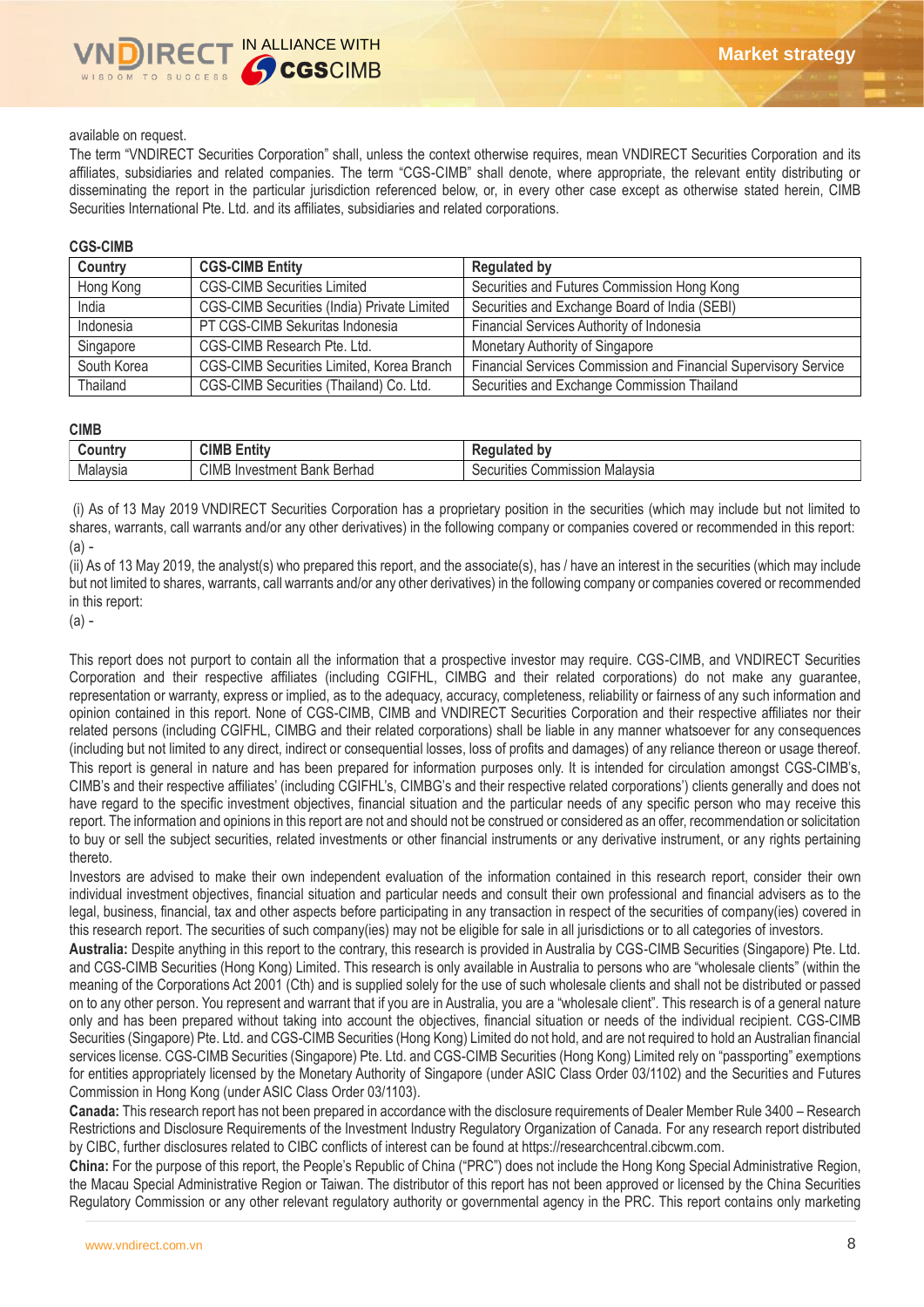

information. The distribution of this report is not an offer to buy or sell to any person within or outside PRC or a solicitation to any person within or outside of PRC to buy or sell any instruments described herein. This report is being issued outside the PRC to a limited number of institutional investors and may not be provided to any person other than the original recipient and may not be reproduced or used for any other purpose. **France:** Only qualified investors within the meaning of French law shall have access to this report. This report shall not be considered as an offer to subscribe to, or used in connection with, any offer for subscription or sale or marketing or direct or indirect distribution of financial instruments and it is not intended as a solicitation for the purchase of any financial instrument.

**Germany:** This report is only directed at persons who are professional investors as defined in sec 31a(2) of the German Securities Trading Act (WpHG). This publication constitutes research of a non-binding nature on the market situation and the investment instruments cited here at the time of the publication of the information.

The current prices/yields in this issue are based upon closing prices from Bloomberg as of the day preceding publication. Please note that neither the German Federal Financial Supervisory Agency (BaFin), nor any other supervisory authority exercises any control over the content of this report.

**Hong Kong:** This report is issued and distributed in Hong Kong by CGS-CIMB Securities (Hong Kong) Limited ("CHK") which is licensed in Hong Kong by the Securities and Futures Commission for Type 1 (dealing in securities), Type 4 (advising on securities) and Type 6 (advising on corporate finance) activities. Any investors wishing to purchase or otherwise deal in the securities covered in this report should contact the Head of Sales at CGS-CIMB Securities (Hong Kong) Limited. The views and opinions in this research report are of VNDIRECT Securities Corporation as of the date hereof and are subject to change. If the Financial Services and Markets Act of the United Kingdom or the rules of the Financial Conduct Authority apply to a recipient, our obligations owed to such recipient therein are unaffected. CHK has no obligation to update its opinion or the information in this research report.

This publication is strictly confidential and is for private circulation only to clients of CHK.

CHK does not make a market on other securities mentioned in the report.

**India:** This report is issued and distributed in India by CGS-CIMB Securities (India) Private Limited ("CIMB India") which is registered with the National Stock Exchange of India Limited and BSE Limited as a trading and clearing member under the Securities and Exchange Board of India (Stock Brokers and Sub-Brokers) Regulations, 1992. In accordance with the provisions of Regulation 4(g) of the Securities and Exchange Board of India (Investment Advisers) Regulations, 2013, CGS-CIMB India is not required to seek registration with the Securities and Exchange Board of India ("SEBI") as an Investment Adviser. CGS-CIMB India is registered with SEBI as a Research Analyst pursuant to the SEBI (Research Analysts) Regulations, 2014 ("Regulations").

This report does not take into account the particular investment objectives, financial situations, or needs of the recipients. It is not intended for and does not deal with prohibitions on investment due to law/jurisdiction issues etc. which may exist for certain persons/entities. Recipients should rely on their own investigations and take their own professional advice before investment.

The report is not a "prospectus" as defined under Indian Law, including the Companies Act, 2013, and is not, and shall not be, approved by, or filed or registered with, any Indian regulator, including any Registrar of Companies in India, SEBI, any Indian stock exchange, or the Reserve Bank of India. No offer, or invitation to offer, or solicitation of subscription with respect to any such securities listed or proposed to be listed in India is being made, or intended to be made, to the public, or to any member or section of the public in India, through or pursuant to this report. The research analysts, strategists or economists principally responsible for the preparation of this research report are segregated from the other activities of CGS-CIMB India and they have received compensation based upon various factors, including quality, accuracy and value of research, firm profitability or revenues, client feedback and competitive factors. Research analysts', strategists' or economists' compensation is not linked to investment banking or capital markets transactions performed or proposed to be performed by CGS-CIMB India or its affiliates. CIMB India has not received any compensation from the companies mentioned in the report in the past 12 months.

**Indonesia:** This report is issued and distributed by PT CGS-CIMB Sekuritas Indonesia ("CGS-CIMB Indonesia"). The views and opinions in this research report are our own as of the date hereof and are subject to change. CGS-CIMB Indonesia has no obligation to update its opinion or the information in this research report. Neither this report nor any copy hereof may be distributed in Indonesia or to any Indonesian citizens wherever they are domiciled or to Indonesian residents except in compliance with applicable Indonesian capital market laws and regulations. This research report is not an offer of securities in Indonesia. The securities referred to in this research report have not been registered with the Financial Services Authority (Otoritas Jasa Keuangan) pursuant to relevant capital market laws and regulations, and may not be offered or sold within the territory of the Republic of Indonesia or to Indonesian citizens through a public offering or in circumstances which constitute an offer within the meaning of the Indonesian capital market law and regulations.

**Ireland:** CGS-CIMB is not an investment firm authorised in the Republic of Ireland and no part of this document should be construed as CGS-CIMB acting as, or otherwise claiming or representing to be, an investment firm authorised in the Republic of Ireland.

**Malaysia:** This report is distributed by CIMB solely for the benefit of and for the exclusive use of our clients. CIMB has no obligation to update, revise or reaffirm its opinion or the information in this research reports after the date of this report.

**New Zealand:** In New Zealand, this report is for distribution only to persons who are wholesale clients pursuant to section 5C of the Financial Advisers Act 2008.

**Singapore:** This report is issued and distributed by CGS-CIMB Research Pte Ltd ("CGS-CIMBR"). CGS-CIMBR is a financial adviser licensed under the Financial Advisers Act, Cap 110 ("FAA") for advising on investment products, by issuing or promulgating research analyses or research reports, whether in electronic, print or other form. Accordingly CGS-CIMBR is a subject to the applicable rules under the FAA unless it is able to avail itself to any prescribed exemptions.

Recipients of this report are to contact CGS-CIMB Research Pte Ltd, 50 Raffles Place, #16-02 Singapore Land Tower, Singapore in respect of any matters arising from, or in connection with this report. CGS-CIMBR has no obligation to update its opinion or the information in this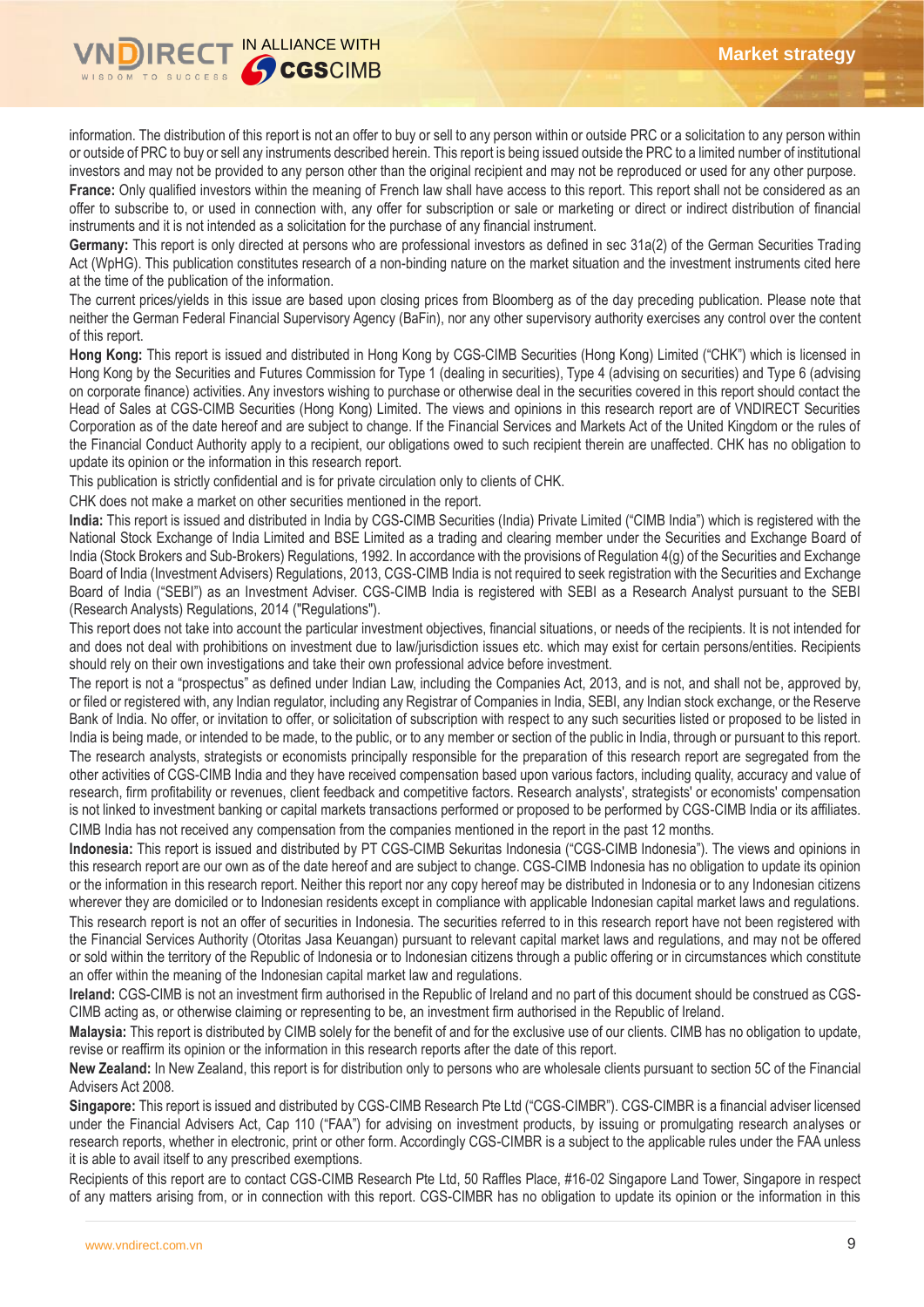

research report. This publication is strictly confidential and is for private circulation only. If you have not been sent this report by CGS-CIMBR directly, you may not rely, use or disclose to anyone else this report or its contents.

If the recipient of this research report is not an accredited investor, expert investor or institutional investor, CGS-CIMBR accepts legal responsibility for the contents of the report without any disclaimer limiting or otherwise curtailing such legal responsibility. If the recipient is an accredited investor, expert investor or institutional investor, the recipient is deemed to acknowledge that CGS-CIMBR is exempt from certain requirements under the FAA and its attendant regulations, and as such, is exempt from complying with the following : (a) Section 25 of the FAA (obligation to disclose product information);

(b) Section 27 (duty not to make recommendation with respect to any investment product without having a reasonable basis where you may be reasonably expected to rely on the recommendation) of the FAA;

(c) MAS Notice on Information to Clients and Product Information Disclosure [Notice No. FAA-N03];

(d) MAS Notice on Recommendation on Investment Products [Notice No. FAA-N16];

(e) Section 36 (obligation on disclosure of interest in securities), and

(f) any other laws, regulations, notices, directive, guidelines, circulars and practice notes which are relates to the above, to the extent permitted by applicable laws, as may be amended from time to time, and any other laws, regulations, notices, directive, guidelines, circulars, and practice notes as we may notify you from time to time. In addition, the recipient who is an accredited investor, expert investor or institutional investor acknowledges that a CGS-CIMBR is exempt from Section 27 of the FAA, the recipient will also not be able to file a civil claim against CGS-CIMBR for any loss or damage arising from the recipient's reliance on any recommendation made by CGS-CIMBR which would otherwise be a right that is available to the recipient under Section 27 of the FAA, the recipient will also not be able to file a civil claim against CGS-CIMBR for any loss or damage arising from the recipient's reliance on any recommendation made by CGS-CIMBR which would otherwise be a right that is available to the recipient under Section 27 of the FAA.

CGS-CIMBR, its affiliates and related corporations, their directors, associates, connected parties and/or employees may own or have positions in securities of the company(ies) covered in this research report or any securities related thereto and may from time to time add to or dispose of, or may be materially interested in, any such securities. Further, CGS-CIMBR, its affiliates and its related corporations do and seek to do business with the company(ies) covered in this research report and may from time to time act as market maker or have assumed an underwriting commitment in securities of such company(ies), may sell them to or buy them from customers on a principal basis and may also perform or seek to perform significant investment banking, advisory, underwriting or placement services for or relating to such company(ies) as well as solicit such investment, advisory or other services from any entity mentioned in this report.

As of 9 May 2019,, CIMBR does not have a proprietary position in the recommended securities in this report.

CGS-CIMBR does not make a market on the securities mentioned in the report.

**South Korea:** This report is issued and distributed in South Korea by CGS-CIMB Securities (Hong Kong) Limited, Korea Branch ("CGS-CIMB Korea") which is licensed as a cash equity broker, and regulated by the Financial Services Commission and Financial Supervisory Service of Korea. In South Korea, this report is for distribution only to professional investors under Article 9(5) of the Financial Investment Services and Capital Market Act of Korea ("FSCMA").

**Spain:** This document is a research report and it is addressed to institutional investors only. The research report is of a general nature and not personalised and does not constitute investment advice so, as the case may be, the recipient must seek proper advice before adopting any investment decision. This document does not constitute a public offering of securities.

CGS-CIMB is not registered with the Spanish Comision Nacional del Mercado de Valores to provide investment services.

**Sweden:** This report contains only marketing information and has not been approved by the Swedish Financial Supervisory Authority. The distribution of this report is not an offer to sell to any person in Sweden or a solicitation to any person in Sweden to buy any instruments described herein and may not be forwarded to the public in Sweden.

**Switzerland:** This report has not been prepared in accordance with the recognized self-regulatory minimal standards for research reports of banks issued by the Swiss Bankers' Association (Directives on the Independence of Financial Research).

**Thailand:** This report is issued and distributed by CGS-CIMB Securities (Thailand) Co. Ltd. ("CGS-CIMB Thailand") based upon sources believed to be reliable (but their accuracy, completeness or correctness is not guaranteed). The statements or expressions of opinion herein were arrived at after due and careful consideration for use as information for investment. Such opinions are subject to change without notice and CGS-CIMB Thailand has no obligation to update its opinion or the information in this research report.

CGS-CIMB Thailand may act or acts as Market Maker, and issuer and offerer of Derivative Warrants and Structured Note which may have the following securities as its underlying securities. Investors should carefully read and study the details of the derivative warrants in the prospectus before making investment decisions.

AAV, ADVANC, AMATA, ANAN, AOT, AP, BA, BANPU, BBL, BCH, BCP, BCPG, BDMS, BEAUTY, BEC, BEM, BJC, BH, BIG, BLA, BLAND, BPP, BTS, CBG, CENTEL, CHG, CK, CKP, COM7, CPALL, CPF, CPN, DELTA, DTAC, EA, EGCO, EPG, GFPT, GLOBAL, GLOW, GPSC, GUNKUL, HMPRO, INTUCH, IRPC, ITD, IVL, KBANK, KCE, KKP, KTB, KTC, LH, LHBANK, LPN, MAJOR, MALEE, MEGA, MINT, MONO, MTLS, PLANB, PSH, PTL, PTG, PTT, PTTEP, PTTGC, QH, RATCH, ROBINS, S, SAWAD, SCB, SCC, SCCC, SIRI, SPALI, SPRC, STEC, STPI, SUPER, TASCO, TCAP, THAI, THANI, THCOM, TISCO, TKN, TMB, TOP, TPIPL, TRUE, TTA, TU, TVO, UNIQ, VGI, WHA, WORK.

## **Corporate Governance Report:**

The disclosure of the survey result of the Thai Institute of Directors Association ("IOD") regarding corporate governance is made pursuant to the policy of the Office of the Securities and Exchange Commission. The survey of the IOD is based on the information of a company listed on the Stock Exchange of Thailand and the Market for Alternative Investment disclosed to the public and able to be accessed by a general public investor. The result, therefore, is from the perspective of a third party. It is not an evaluation of operation and is not based on inside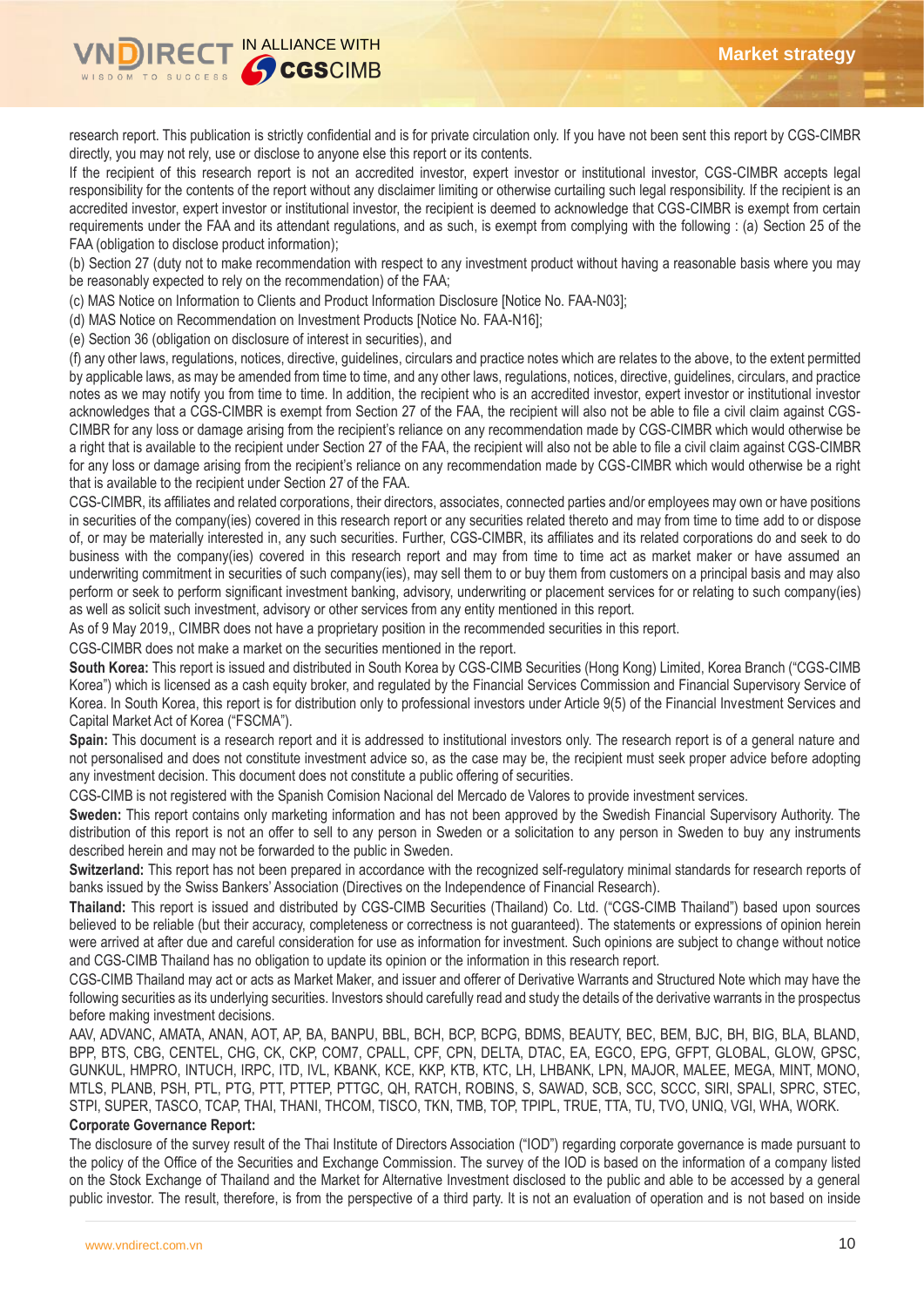information.

The survey result is as of the date appearing in the Corporate Governance Report of Thai Listed Companies. As a result, the survey result may be changed after that date. CGS-CIMB Thailand does not confirm nor certify the accuracy of such survey result.

| $S$ of the set of $S$<br>re Range: | 100<br>90             | $\circ$<br>$\circ$<br>ou<br>೦೮ | $\overline{\phantom{a}}$<br>$\overline{\phantom{a}}$<br><b>M</b> | $\rightarrow$<br>′0 or<br>Below | N0<br><b>Result</b><br><b>VeV</b><br>$\mathbf{r}$<br>our. |
|------------------------------------|-----------------------|--------------------------------|------------------------------------------------------------------|---------------------------------|-----------------------------------------------------------|
| Description:                       | $\cdots$<br>Excellent | Good<br>ver                    | Good                                                             | N/A                             |                                                           |
|                                    |                       |                                |                                                                  |                                 |                                                           |

**United Arab Emirates:** The distributor of this report has not been approved or licensed by the UAE Central Bank or any other relevant licensing authorities or governmental agencies in the United Arab Emirates. This report is strictly private and confidential and has not been reviewed by, deposited or registered with UAE Central Bank or any other licensing authority or governmental agencies in the United Arab Emirates. This report is being issued outside the United Arab Emirates to a limited number of institutional investors and must not be provided to any person other than the original recipient and may not be reproduced or used for any other purpose. Further, the information contained in this report is not intended to lead to the sale of investments under any subscription agreement or the conclusion of any other contract of whatsoever nature within the territory of the United Arab Emirates.

**United Kingdom and European Economic Area (EEA):** In the United Kingdom and European Economic Area, this material is also being distributed by CGS-CIMB Securities (UK) Limited ("CGS-CIMB UK"). CGS-CIMB UK is authorized and regulated by the Financial Conduct Authority and its registered office is at 27 Knightsbridge, London, SW1X7YB. The material distributed by CGS-CIMB UK has been prepared in accordance with CGS-CIMB's policies for managing conflicts of interest arising as a result of publication and distribution of this material. This material is for distribution only to, and is solely directed at, selected persons on the basis that those persons: (a) are eligible counterparties and professional clients of CGS-CIMB UK; (b) have professional experience in matters relating to investments falling within Article 19(5) of the Financial Services and Markets Act 2000 (Financial Promotion) Order 2005 (as amended, the "Order"), (c) fall within Article 49(2)(a) to (d) ("high net worth companies, unincorporated associations etc") of the Order; (d) are outside the United Kingdom subject to relevant regulation in each jurisdiction, material(all such persons together being referred to as "relevant persons"). This material is directed only at relevant persons and must not be acted on or relied on by persons who are not relevant persons. Any investment or investment activity to which this material relates is available only to relevant persons and will be engaged in only with relevant persons.

Where this material is labelled as non-independent, it does not provide an impartial or objective assessment of the subject matter and does not constitute independent "research" (cannot remove research from here under the applicable rules of the Financial Conduct Authority in the UK. Consequently, any such non-independent material will not have been prepared in accordance with legal requirements designed to promote the independence of research (cannot remove research from here) and will not subject to any prohibition on dealing ahead of the dissemination of research. Any such non-independent material must be considered as a marketing communication.

**United States:** This research report is distributed in the United States of America by CGS-CIMB Securities (USA) Inc, a U.S. registered brokerdealer and a related company of CGS-CIMB Research Pte Ltd, PT CGS-CIMB Sekuritas Indonesia, CGS-CIMB Securities (Thailand) Co. Ltd, CGS-CIMB Securities (Hong Kong) Limited, CGS-CIMB Securities (India) Private Limited, and is distributed solely to persons who qualify as "U.S. Institutional Investors" as defined in Rule 15a-6 under the Securities and Exchange Act of 1934. This communication is only for Institutional Investors whose ordinary business activities involve investing in shares, bonds, and associated securities and/or derivative securities and who have professional experience in such investments. Any person who is not a U.S. Institutional Investor or Major Institutional Investor must not rely on this communication. The delivery of this research report to any person in the United States of America is not a recommendation to effect any transactions in the securities discussed herein, or an endorsement of any opinion expressed herein. CGS-CIMB Securities (USA) Inc. is a FINRA/SIPC member and takes responsibility for the content of this report. For further information or to place an order in any of the above-mentioned securities please contact a registered representative of CGS-CIMB Securities (USA) Inc.

CGS-CIMB Securities (USA) Inc. does not make a market on other securities mentioned in the report.

CGS-CIMB Securities (USA) Inc. has not managed or co-managed a public offering of any of the securities mentioned in the past 12 months. CGS-CIMB Securities (USA) Inc. has not received compensation for investment banking services from any of the company mentioned in the past 12 months.

CGS-CIMB Securities (USA) Inc. neither expects to receive nor intends to seek compensation for investment banking services from any of the company mentioned within the next 3 months.

**Other jurisdictions:** In any other jurisdictions, except if otherwise restricted by laws or regulations, this report is only for distribution to professional, institutional or sophisticated investors as defined in the laws and regulations of such jurisdictions.